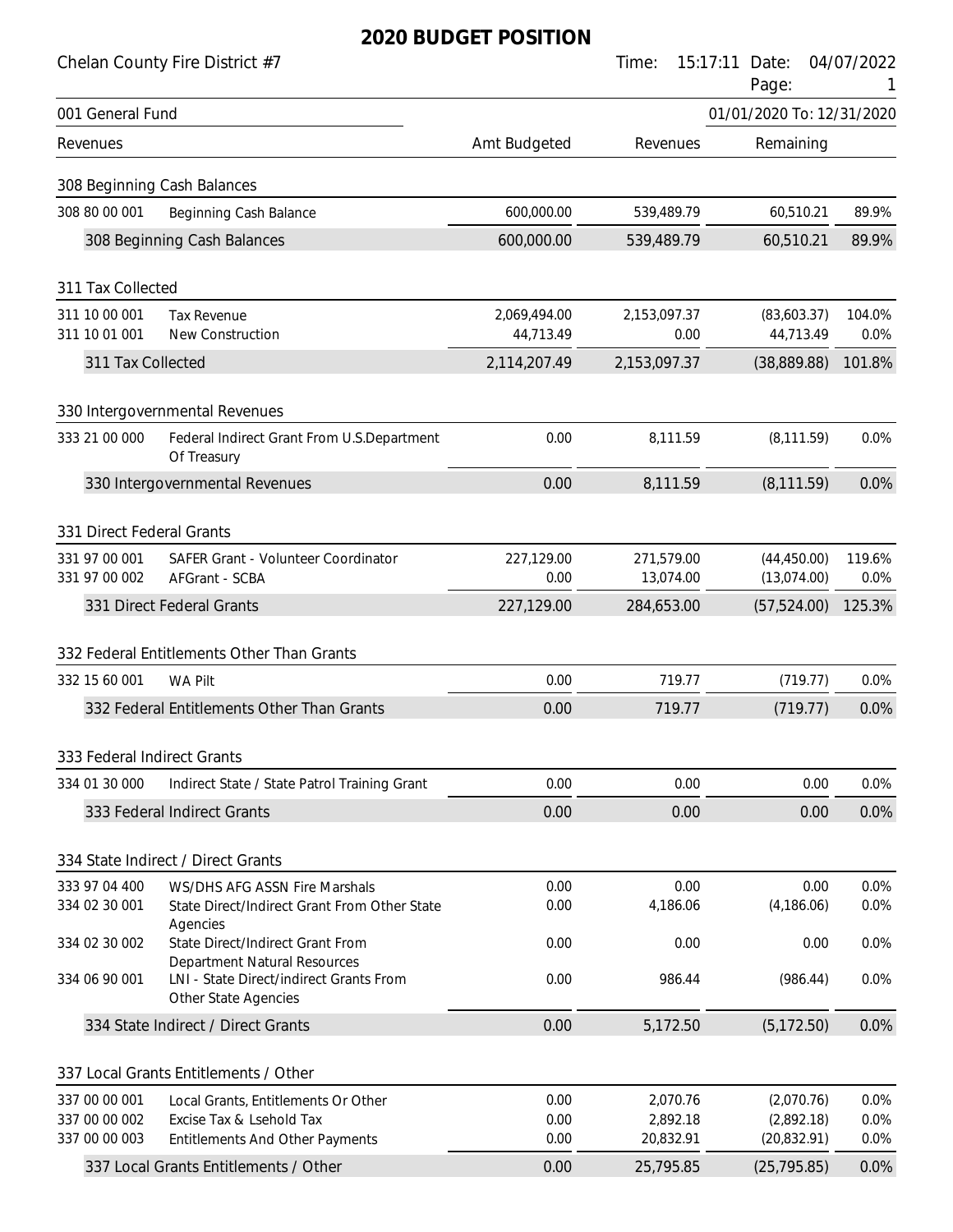|                                | Chelan County Fire District #7                                                    |                       | Time:                  | 15:17:11 Date:<br>Page:         | 04/07/2022<br>2 |
|--------------------------------|-----------------------------------------------------------------------------------|-----------------------|------------------------|---------------------------------|-----------------|
| 001 General Fund               |                                                                                   |                       |                        | 01/01/2020 To: 12/31/2020       |                 |
| Revenues                       |                                                                                   | Amt Budgeted          | Revenues               | Remaining                       |                 |
|                                | 340 Charges For Goods And Services                                                |                       |                        |                                 |                 |
| 341 81 00 001                  | Data/Word Processing, Printing And<br><b>Duplicating Services</b>                 | 0.00                  | 29.60                  | (29.60)                         | 0.0%            |
| 342 21 00 001                  | <b>Fire Protection Services</b>                                                   | 5,000.00              | 102,943.79             | (97,943.79) 2058.9%             |                 |
| 344 30 00 001                  | Repair Charges - Contracted Services<br>340 Charges For Goods And Services        | 5,000.00<br>10,000.00 | 1,256.86<br>104,230.25 | 3,743.14<br>(94,230.25) 1042.3% | 25.1%           |
|                                |                                                                                   |                       |                        |                                 |                 |
| 360 Miscellaneous              |                                                                                   |                       |                        |                                 |                 |
| 361 11 00 001                  | <b>Interest Earnings</b>                                                          | 0.00                  | 0.00                   | 0.00                            | 0.0%            |
| 367 00 00 001                  | Contributions And Donations From Private<br>Sources (XX)                          | 0.00                  | 0.00                   | 0.00                            | 0.0%            |
| 367 19 00 001                  | Contributions And Donations - Non<br><b>Government Agencies</b>                   | 0.00                  | 550.00                 | (550.00)                        | 0.0%            |
| 369 10 00 001                  | Sale Of Scrap And Junk                                                            | 0.00                  | 14,920.00              | (14,920.00)                     | 0.0%            |
| 369 40 00 000                  | Judgments And Settlements - Restitution                                           | 0.00                  | 182.49                 | (182.49)                        | 0.0%            |
| 369 80 00 002                  | Cash Adjustment                                                                   | 0.00                  | 0.00                   | 0.00                            | 0.0%            |
| 369 91 00 000                  | Agency Contracts / Sales Tax                                                      | 0.00                  | 68.88<br>12,665.13     | (68.88)                         | 0.0%            |
| 369 91 00 001<br>369 91 00 005 | Misc Revenue<br>Other Misc - Signs                                                | 0.00<br>0.00          | 1,157.00               | (12,665.13)<br>(1, 157.00)      | 0.0%<br>0.0%    |
| 360 Miscellaneous              |                                                                                   | 0.00                  | 29,543.50              | (29, 543.50)                    | 0.0%            |
|                                | 380 Refunds & Cancelled Warrants                                                  |                       |                        |                                 |                 |
|                                |                                                                                   |                       |                        |                                 |                 |
| 388 10 00 001<br>389 00 00 001 | Prior Yr Adj (OT Payback)<br>Other Nonrevenue - Pending Posting<br>Identification | 3,480.00<br>0.00      | 3,770.00<br>0.00       | (290.00)<br>0.00                | 108.3%<br>0.0%  |
|                                | 380 Refunds & Cancelled Warrants                                                  | 3,480.00              | 3,770.00               | (290.00)                        | 108.3%          |
|                                | 395 Disposal Of Capital Assets                                                    |                       |                        |                                 |                 |
| 395 10 00 001                  | <b>Disposition of Capital Assets</b>                                              | 0.00                  | 0.00                   | 0.00                            | 0.0%            |
|                                | 395 Disposal Of Capital Assets                                                    | 0.00                  | 0.00                   | 0.00                            | 0.0%            |
|                                |                                                                                   |                       |                        |                                 |                 |
| 397 Transfer In                |                                                                                   |                       |                        |                                 |                 |
| 397 22 00 000                  | Transfer In from Reserve Fund                                                     | 0.00                  | 0.00                   | 0.00                            | 0.0%            |
| 397 22 00 008                  | Transfer In From Cap Fund                                                         | 0.00                  | 0.00                   | 0.00                            | 0.0%            |
| 397 22 00 020                  | Transfer In From Bond                                                             | 0.00                  | 600.00                 | (600.00)                        | 0.0%            |
| 397 22 00 030                  | Transfer In From Capital Investment                                               | 0.00                  | 0.00                   | 0.00                            | 0.0%            |
| 397 Transfer In                |                                                                                   | 0.00                  | 600.00                 | (600.00)                        | 0.0%            |
| <b>Fund Revenues:</b>          |                                                                                   | 2,954,816.49          | 3, 155, 183. 62        | (200, 367.13)                   | 106.8%          |
| Expenditures                   |                                                                                   | Amt Budgeted          | Expenditures           | Remaining                       |                 |
| 511 Legislative                |                                                                                   |                       |                        |                                 |                 |
| 522 16 11 000                  | Legislative Salaries                                                              | 5,472.00              | 5,376.00               | 96.00                           | 98.2%           |
| 522 16 22 000                  | Legislative SS / Medicare                                                         | 418.61                | 411.42                 | 7.19                            | 98.3%           |
| 522 16 27 000                  | Legislative Labor & Industries                                                    | 714.60                | 5.01                   | 709.59                          | 0.7%            |
| 522 16 28 000                  | Legislative Uniforms                                                              | 300.00                | 198.26                 | 101.74                          | 66.1%           |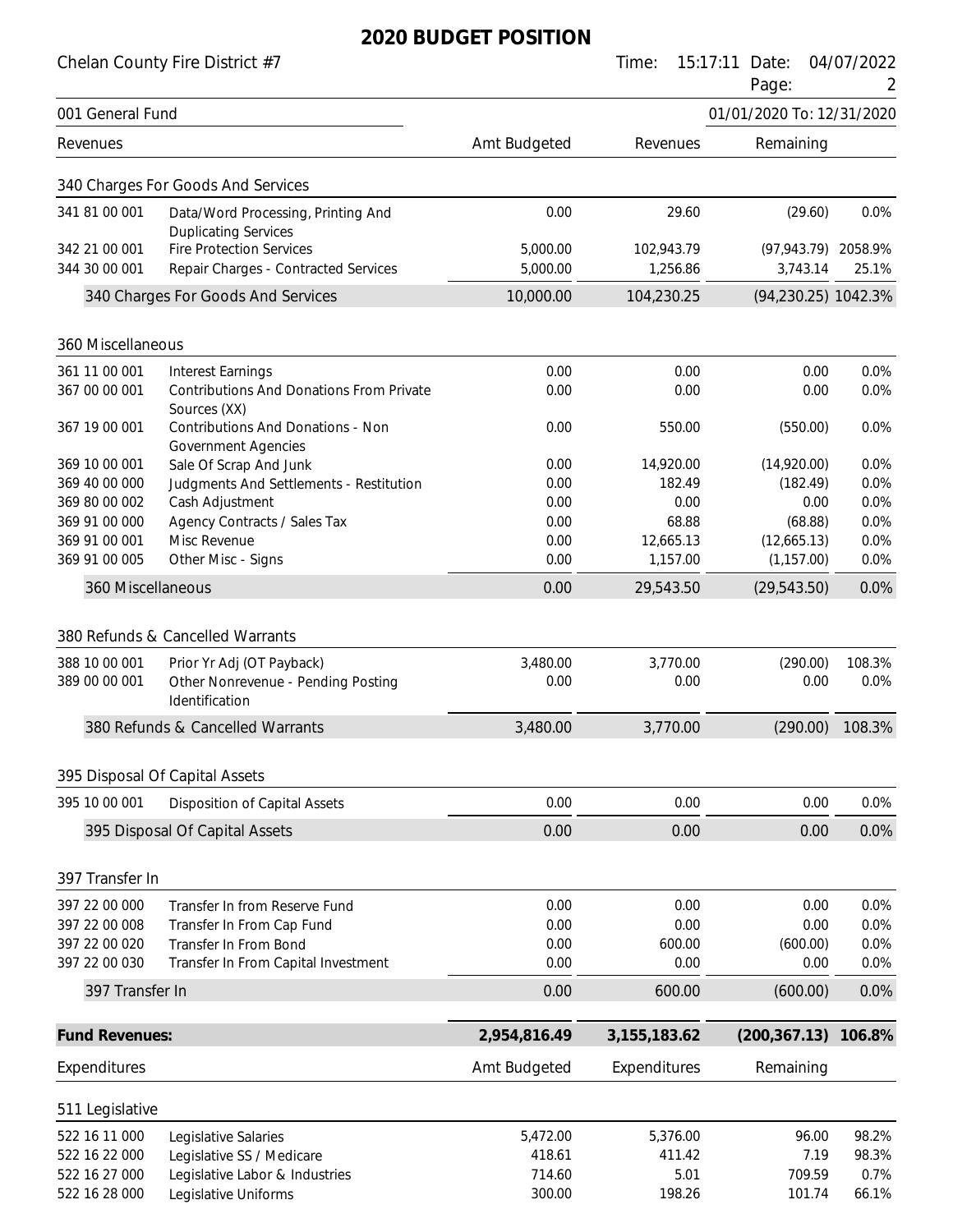Chelan County Fire District #7 Time: 15:17:11 Date: 04/07/2022

|                  |                                                      |              |              | Page:                     | 3      |
|------------------|------------------------------------------------------|--------------|--------------|---------------------------|--------|
| 001 General Fund |                                                      |              |              | 01/01/2020 To: 12/31/2020 |        |
| Expenditures     |                                                      | Amt Budgeted | Expenditures | Remaining                 |        |
| 511 Legislative  |                                                      |              |              |                           |        |
| 522 16 29 000    | Legislative Life Flight                              | 150.00       | 0.00         | 150.00                    | 0.0%   |
| 522 16 49 000    | Legislative Misc.                                    | 2,650.00     | 6,988.69     | (4,338.69)                | 263.7% |
| 522 16 49 001    | Legislative Conf. & Education                        | 3,200.00     | 175.00       | 3,025.00                  | 5.5%   |
| 522 16 49 002    | Elections                                            | 3,000.00     | 2,027.00     | 973.00                    | 67.6%  |
| 511 Legislative  |                                                      | 15,905.21    | 15,181.38    | 723.83                    | 95.4%  |
| 522 Expenditure  |                                                      |              |              |                           |        |
| 522 28 22 000    | Fire Suppression And Emergency Medical<br>Services - | 0.00         | 0.00         | 0.00                      | 0.0%   |
| 522 28 22 001    | Fire Suppression And Emergency Medical<br>Services - | 0.00         | 0.00         | 0.00                      | 0.0%   |
| 522 29 27 000    | Reserve FF L&I                                       | 0.00         | 0.00         | 0.00                      | 0.0%   |
| 000              |                                                      | 0.00         | 0.00         | 0.00                      | 0.0%   |
| 522 10 11 000    | <b>Administration Salaries</b>                       | 237,174.53   | 235,342.43   | 1,832.10                  | 99.2%  |
| 522 10 13 000    | <b>Administration Call Back Overtime</b>             | 0.00         | 3,299.60     | (3,299.60)                | 0.0%   |
| 522 10 19 000    | Admin Annual Buy Back                                | 11,582.35    | 7,748.00     | 3,834.35                  | 66.9%  |
| 522 10 21 000    | <b>Administration Retirement</b>                     | 39,289.94    | 39,603.25    | (313.31)                  | 100.8% |
| 522 10 22 000    | Administration SS / Medicare                         | 5,203.58     | 10,678.96    | (5,475.38)                | 205.2% |
| 522 10 24 000    | <b>Administration Medical / Dental</b>               | 43,993.80    | 42,832.36    | 1,161.44                  | 97.4%  |
| 522 10 27 000    | Administration Labor & Industries                    | 428.83       | 644.04       | (215.21)                  | 150.2% |
| 522 10 28 000    | <b>Administration Uniform</b>                        | 1,800.00     | 1,072.91     | 727.09                    | 59.6%  |
| 522 10 31 000    | <b>Administration Office Supplies</b>                | 3,500.00     | 2,400.12     | 1,099.88                  | 68.6%  |
| 522 10 35 000    | <b>Administration Equipment</b>                      | 750.00       | 3,806.54     | (3,056.54)                | 507.5% |
| 522 10 38 000    | Administration R & M Equipment.                      | 12,700.00    | 5,738.84     | 6,961.16                  | 45.2%  |
| 522 10 41 000    | <b>Administration Professional Services</b>          | 22,000.00    | 39,253.16    | (17, 253.16)              | 178.4% |
| 522 10 42 000    | Administration Hiring & Testing                      | 3,000.00     | 839.99       | 2,160.01                  | 28.0%  |
| 522 10 43 000    | Administration Conf. & Education                     | 7,500.00     | 2,411.31     | 5,088.69                  | 32.2%  |
| 522 10 44 000    | Administration Advertising & Printing                | 1,600.00     | 422.37       | 1,177.63                  | 26.4%  |
| 522 10 46 000    | Administrative - Insurance                           | 32,000.00    | 34,558.00    | (2,558.00)                | 108.0% |
| 522 10 48 000    | Administration R & M (out) Services                  | 0.00         | 0.00         | 0.00                      | 0.0%   |
| 522 10 49 000    | Administration Misc.                                 | 12,000.00    | 17,030.85    | (5,030.85)                | 141.9% |
|                  | 010 Administration                                   | 434,523.03   | 447,682.73   | (13, 159.70)              | 103.0% |
| 522 20 11 000    | <b>Suppression Salaries</b>                          | 493,114.32   | 491,858.61   | 1,255.71                  | 99.7%  |
| 522 20 13 000    | <b>Suppression Overtime</b>                          | 40,910.75    | 113,639.64   | (72, 728.89)              | 277.8% |
| 522 20 14 000    | Suppression Lt Acting Pay                            | 1,500.00     | 3,547.86     | (2,047.86)                | 236.5% |
| 522 20 17 000    | Suppression Holiday Pay                              | 19,981.08    | 17,597.52    | 2,383.56                  | 88.1%  |
| 522 20 21 000    | <b>Suppression Retirement</b>                        | 49,264.07    | 67,563.80    | (18, 299.73)              | 137.1% |
| 522 20 22 000    | <b>Suppression Medicare</b>                          | 7,744.00     | 8,982.86     | (1,238.86)                | 116.0% |
| 522 20 24 000    | <b>Suppression Medical/Dental</b>                    | 94,481.64    | 99,595.19    | (5, 113.55)               | 105.4% |
| 522 20 27 000    | Suppression Labor & Industries                       | 24,000.00    | 20,604.07    | 3,395.93                  | 85.9%  |
| 522 20 28 000    | <b>Suppression Uniforms</b>                          | 3,600.00     | 1,990.24     | 1,609.76                  | 55.3%  |
| 522 20 35 000    | <b>Suppression Equipment</b>                         | 4,200.00     | 4,612.23     | (412.23)                  | 109.8% |
| 522 20 36 000    | <b>Suppression Operational Supplies</b>              | 7,600.00     | 10,908.49    | (3,308.49)                | 143.5% |
| 522 20 37 000    | Suppression - COVID19 Supplies                       | 0.00         | 1,050.36     | (1,050.36)                | 0.0%   |
| 522 20 37 001    | Suppression - DNR Phase 1                            | 0.00         | 1,138.85     | (1, 138.85)               | 0.0%   |
| 522 20 37 002    | Suppression - Cares Act/County Grant                 | 0.00         | 484.82       | (484.82)                  | 0.0%   |
| 522 20 38 000    | Suppression R & M Equipment.                         | 2,350.00     | 4,090.74     | (1,740.74)                | 174.1% |
| 522 20 41 000    | <b>Suppression Professional Services</b>             | 2,000.00     | 2,307.52     | (307.52)                  | 115.4% |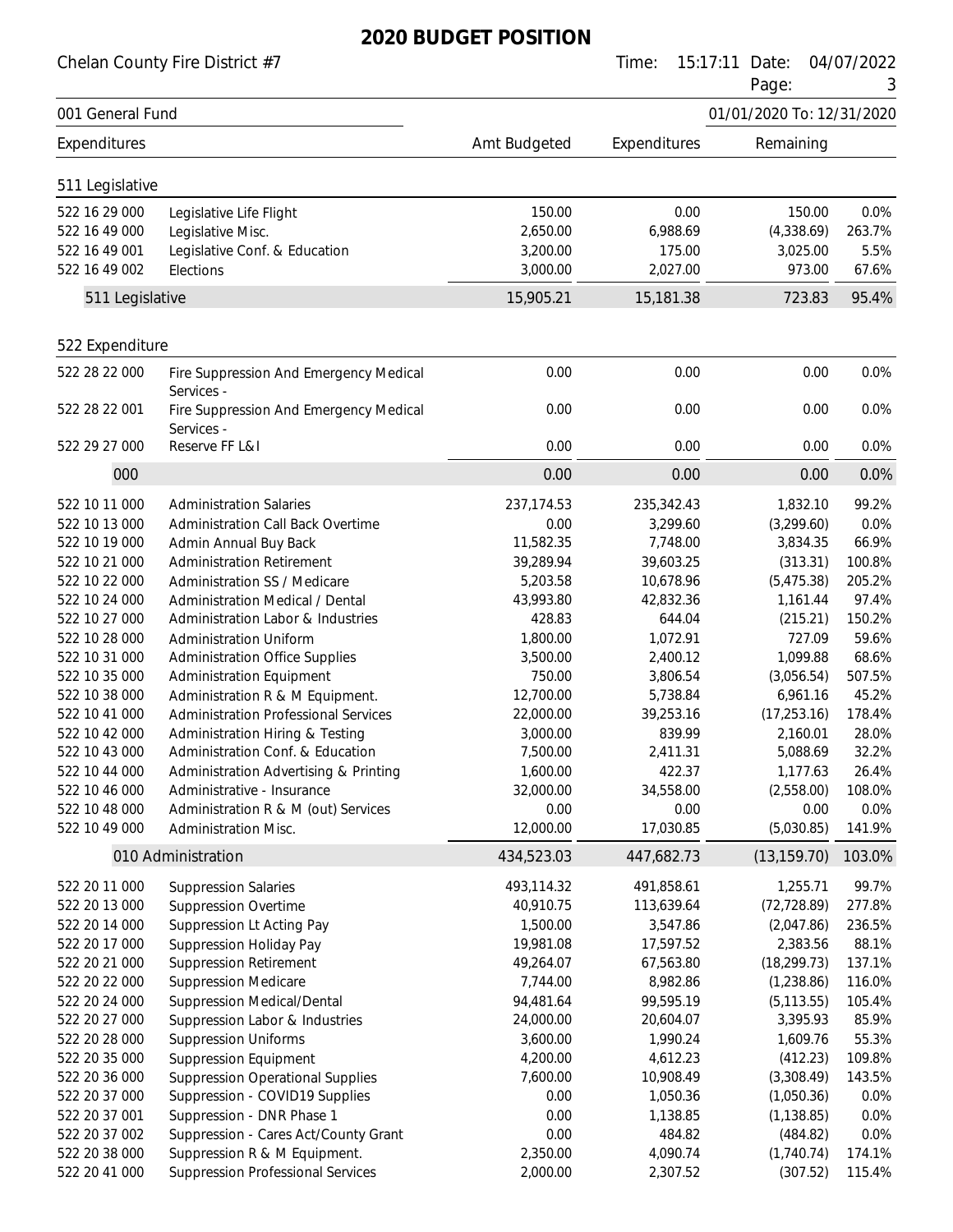|                                | Chelan County Fire District #7                    |                     | Time:               | 15:17:11<br>Date:<br>Page: | 04/07/2022     |
|--------------------------------|---------------------------------------------------|---------------------|---------------------|----------------------------|----------------|
| 001 General Fund               |                                                   |                     |                     | 01/01/2020 To: 12/31/2020  |                |
| Expenditures                   |                                                   | Amt Budgeted        | Expenditures        | Remaining                  |                |
| 522 Expenditure                |                                                   |                     |                     |                            |                |
|                                | 020 Suppression                                   | 750,745.86          | 849,972.80          | (99, 226.94)               | 113.2%         |
| 522 21 11 001                  | SEASONAL FF WAGES                                 | 26,500.00           | 38,583.53           | (12,083.53)                | 145.6%         |
| 522 21 13 001                  | SEASONAL FF OT                                    | 10,540.00           | 22,147.69           | (11,607.69)                | 210.1%         |
| 522 21 22 001                  | SEASONAL FF MEDI/SS                               | 2,500.00            | 4,619.03            | (2, 119.03)                | 184.8%         |
| 522 21 24 001                  | SEASONAL FF MED/DEN                               | 6,960.00            | 9,743.58            | (2,783.58)                 | 140.0%         |
| 522 21 27 001                  | SEASONAL FF L&I                                   | 3,500.00            | 4,625.27            | (1, 125.27)                | 132.2%         |
|                                | 021 Seasonal Firefighter                          | 50,000.00           | 79,719.10           | (29, 719.10)               | 159.4%         |
| 522 30 31 000                  | <b>Public Education Office Supplies</b>           | 120.00              | 0.00                | 120.00                     | 0.0%           |
| 522 30 35 000                  | <b>Public Education Equipment</b>                 | 0.00                | 0.00                | 0.00                       | 0.0%           |
| 522 30 36 000                  | <b>Public Education Operational Supplies</b>      | 5,150.00            | 0.00                | 5,150.00                   | 0.0%           |
| 522 30 38 000                  | Public Education R & M Equipment.                 | 0.00                | 0.00                | 0.00                       | 0.0%           |
| 522 30 41 000                  | <b>Public Education Professional Services</b>     | 8,000.00            | 3,504.40            | 4,495.60                   | 43.8%          |
| 522 30 43 000                  | Public Education Conf. & Education                | 430.00              | 0.00                | 430.00                     | 0.0%           |
| 522 30 44 000                  | Public Education Advertising & Printing           | 2,000.00            | 0.00                | 2,000.00                   | 0.0%           |
| 522 30 49 000                  | <b>Public Education Misc.</b>                     | 0.00                | 138.52              | (138.52)                   | 0.0%           |
| 030 Pub Ed                     |                                                   | 15,700.00           | 3,642.92            | 12,057.08                  | 23.2%          |
| 522 31 31 000                  | Prevention Office Supplies                        | 0.00                | 0.00                | 0.00                       | 0.0%           |
| 522 31 35 000                  | Prevention Equipment                              | 0.00                | 0.00                | 0.00                       | 0.0%           |
| 522 31 36 000                  | <b>Prevention Operational Supplies</b>            | 3,000.00            | 3,556.10            | (556.10)                   | 118.5%         |
| 522 31 38 000                  | Prevention R & M Equipment                        | 0.00                | 0.00                | 0.00                       | 0.0%           |
| 522 31 41 000                  | <b>Prevention Professioanl Services</b>           | 0.00                | 0.00                | 0.00                       | 0.0%           |
| 522 31 43 000                  | Prevention Conf. & Education                      | 0.00                | 0.00                | 0.00                       | 0.0%           |
| 522 31 45 000                  | Prevention Advertising & Printing                 | 0.00                | 0.00                | 0.00                       | 0.0%           |
| 522 31 49 000                  | <b>Prevention Misc</b>                            | 0.00                | 0.00                | 0.00                       | 0.0%           |
|                                | 031 Prevention Education                          | 3,000.00            | 3,556.10            | (556.10)                   | 118.5%         |
| 522 45 31 000                  | <b>Training Office Supplies</b>                   | 0.00                | 0.00                | 0.00                       | 0.0%           |
| 522 45 35 000                  | <b>Training Equipment</b>                         | 250.00              | 0.00                | 250.00                     | 0.0%           |
| 522 45 36 000                  | <b>Training Operational Supplies</b>              | 4,500.00            | 179.15              | 4,320.85                   | 4.0%           |
| 522 45 38 000                  | Training R & M Equipment.                         | 0.00                | 0.00                | 0.00                       | 0.0%           |
| 522 45 41 000                  | <b>Training Professional Services</b>             | 14,250.00           | 8,575.00            | 5,675.00                   | 60.2%          |
| 522 45 43 000<br>522 45 44 000 | Training Conferences & Education                  | 20,000.00<br>200.00 | 11,811.34<br>140.00 | 8,188.66<br>60.00          | 59.1%<br>70.0% |
| 522 45 49 000                  | Training Advertising & Printing<br>Training Misc. | 600.00              | 350.00              | 250.00                     | 58.3%          |
|                                | 040 Training                                      | 39,800.00           | 21,055.49           | 18,744.51                  | 52.9%          |
| 522 50 33 000                  | <b>Facilities Cleaning Supplies</b>               | 7,000.00            | 7,086.95            | (86.95)                    | 101.2%         |
| 522 50 35 000                  | <b>Facilities New Equipment</b>                   | 2,000.00            | 355.07              | 1,644.93                   | 17.8%          |
| 522 50 36 000                  | <b>Facilities Operational Supplies</b>            | 1,525.00            | 3,160.29            | (1,635.29)                 | 207.2%         |
| 522 50 38 000                  | Facilities R & M - In House                       | 2,200.00            | 1,948.54            | 251.46                     | 88.6%          |
| 522 50 41 000                  | <b>Facilities Professional Services</b>           | 13,000.00           | 11,792.02           | 1,207.98                   | 90.7%          |
| 522 50 47 000                  | <b>Facilities Utilities</b>                       | 27,300.00           | 26,528.16           | 771.84                     | 97.2%          |
| 522 50 48 000                  | Facilities R & M (out) Services                   | 15,000.00           | 17,915.46           | (2,915.46)                 | 119.4%         |
| 522 50 49 000                  | Facilities Misc.                                  | 0.00                | 296.81              | (296.81)                   | 0.0%           |
|                                | 050 Facilities                                    | 68,025.00           | 69,083.30           | (1,058.30)                 | 101.6%         |
| 522 61 32 000                  | Marine - Fuel                                     | 0.00                | 0.00                | 0.00                       | 0.0%           |
| 522 61 35 000                  | Marine - Equipment                                | 0.00                | 0.00                | 0.00                       | 0.0%           |
| 522 61 36 000                  | Marine - Operational Supplies                     | 0.00                | 1,165.27            | (1, 165.27)                | 0.0%           |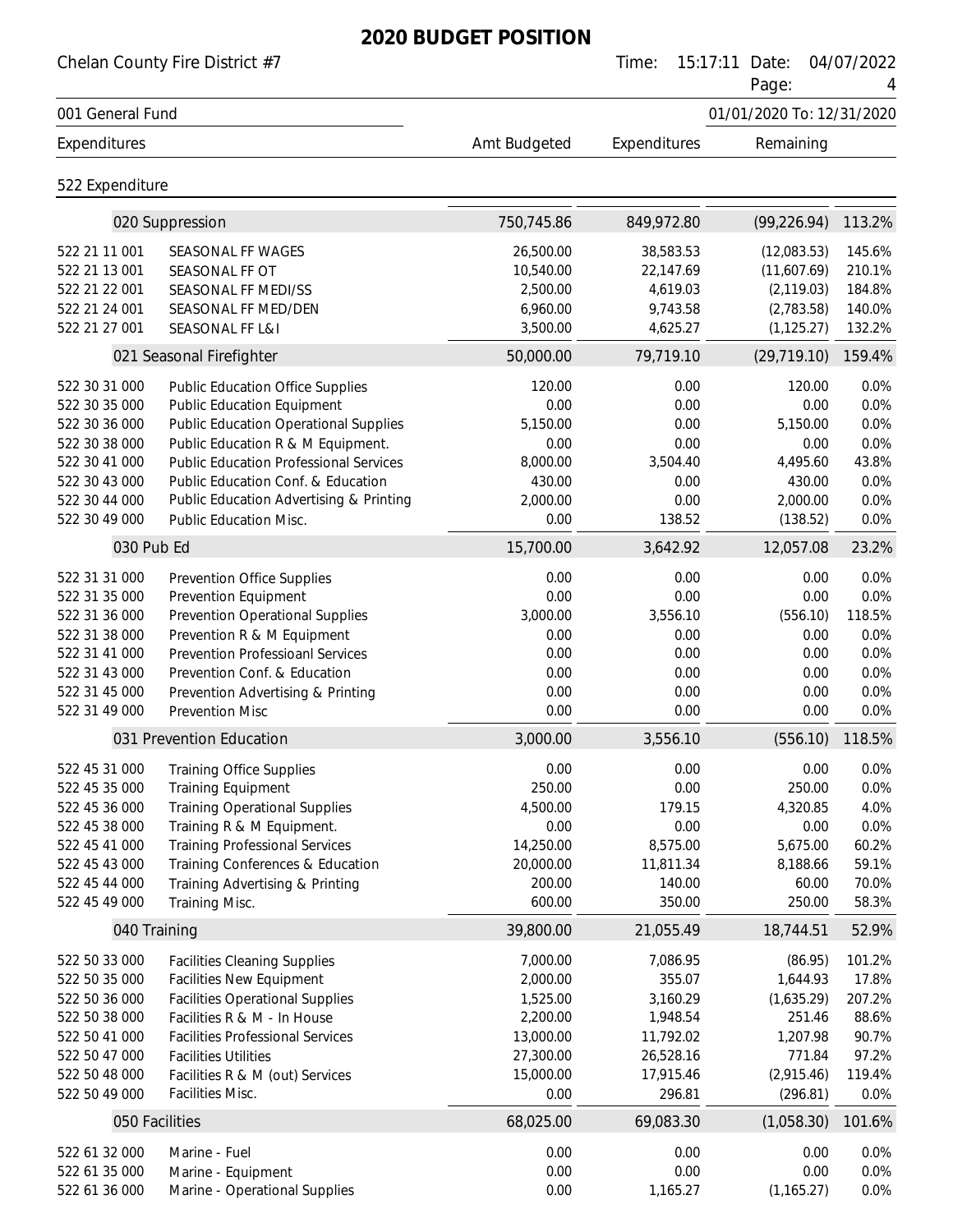Chelan County Fire District #7 Time: 15:17:11 Date: 04/07/2022

Page: 5

|                  |                                                            |              |              | . ugu.                    |        |
|------------------|------------------------------------------------------------|--------------|--------------|---------------------------|--------|
| 001 General Fund |                                                            |              |              | 01/01/2020 To: 12/31/2020 |        |
| Expenditures     |                                                            | Amt Budgeted | Expenditures | Remaining                 |        |
|                  |                                                            |              |              |                           |        |
| 522 Expenditure  |                                                            |              |              |                           |        |
| 522 61 38 000    | Marine - R&M In House                                      | 0.00         | 22.71        | (22.71)                   | 0.0%   |
| 522 61 41 000    | Marine - Professional Services                             | 0.00         | 0.00         | 0.00                      | 0.0%   |
| 522 61 43 000    | Marine - Conferences & Education                           | 0.00         | 0.00         | 0.00                      | 0.0%   |
| 522 61 48 000    | Marine - R&M Out Of House                                  | 0.00         | 0.00         | 0.00                      | 0.0%   |
| 522 61 49 000    | Marine - Misc                                              | 0.00         | 107.17       | (107.17)                  | 0.0%   |
| 059 Marine       |                                                            | 0.00         | 1,295.15     | (1, 295.15)               | 0.0%   |
| 522 60 11 000    | <b>Fleet Salaries</b>                                      | 66,728.97    | 66,567.03    | 161.94                    | 99.8%  |
| 522 60 13 000    | Fleet Overtime                                             | 2,285.36     | 2,345.85     | (60.49)                   | 102.6% |
| 522 60 19 000    | Fleet Annual Buy Back                                      | 3,115.00     | 3,208.00     | (93.00)                   | 103.0% |
| 522 60 21 000    | <b>Fleet Retirement</b>                                    | 8,581.35     | 8,735.08     | (153.73)                  | 101.8% |
| 522 60 22 000    | Fleet SS/ Medicare                                         | 2,552.38     | 5,609.05     | (3,056.67)                | 219.8% |
| 522 60 24 000    | Fleet Medical / Dental                                     | 22,971.36    | 25,035.48    | (2,064.12)                | 109.0% |
| 522 60 27 000    | Fleet Labor & Industries                                   | 539.62       | 2,033.85     | (1,494.23)                | 376.9% |
| 522 60 28 000    | <b>Fleet Uniforms</b>                                      | 600.00       | 0.00         | 600.00                    | 0.0%   |
| 522 60 32 000    | <b>Fleet Fuel</b>                                          | 35,000.00    | 26,658.52    | 8,341.48                  | 76.2%  |
| 522 60 35 000    | Fleet Equipment                                            | 5,000.00     | 1,998.74     | 3,001.26                  | 40.0%  |
| 522 60 36 000    | <b>Fleet Operational Supplies</b>                          | 16,000.00    | 16,528.67    | (528.67)                  | 103.3% |
| 522 60 38 000    | Fleet R & M - In House                                     | 25,000.00    | 5,900.98     | 19,099.02                 | 23.6%  |
| 522 60 41 000    | <b>Fleet Professional Services</b>                         | 6,000.00     | 7,365.91     | (1,365.91)                | 122.8% |
| 522 60 43 000    | Fleet Conferences & Education                              | 900.00       | 0.00         | 900.00                    | 0.0%   |
| 522 60 48 000    | Fleet R & M - Sent Out                                     | 12,000.00    | 12,570.78    | (570.78)                  | 104.8% |
| 522 60 49 000    | Fleet Misc.                                                | 1,000.00     | 940.47       | 59.53                     | 94.0%  |
| 060 Fleet        |                                                            | 208,274.04   | 185,498.41   | 22,775.63                 | 89.1%  |
| 528 60 35 000    | <b>Communication Equipment</b>                             | 0.00         | 228.66       | (228.66)                  | 0.0%   |
| 528 60 36 000    | <b>Communication Operations</b>                            | 1,000.00     | 73.36        | 926.64                    | 7.3%   |
| 528 60 38 000    | Communication R&M (In)                                     | 0.00         | 0.00         | 0.00                      | 0.0%   |
| 528 60 41 000    | <b>Communication Dispatch Services</b>                     | 41,000.00    | 39,440.84    | 1,559.16                  | 96.2%  |
| 528 60 47 000    | <b>Communication Utilities</b>                             | 17,400.00    | 17,194.18    | 205.82                    | 98.8%  |
| 528 60 48 000    | Communications R&M (out)                                   | 2,500.00     | 1,073.25     | 1,426.75                  | 42.9%  |
|                  | 061 Communications                                         | 61,900.00    | 58,010.29    | 3,889.71                  | 93.7%  |
|                  |                                                            |              |              |                           |        |
| 522 28 31 000    | <b>EMS Office Supplies</b>                                 | 0.00         | 0.00         | 0.00                      | 0.0%   |
| 522 28 35 000    | <b>EMS Equipment</b>                                       | 800.00       | 5,113.50     | (4,313.50)                | 639.2% |
| 522 28 36 000    | <b>EMS Operating Supplies</b>                              | 9,000.00     | 4,467.02     | 4,532.98                  | 49.6%  |
| 522 28 36 001    | <b>EMS- Care Act/County Grant</b>                          | 0.00         | 1,459.49     | (1,459.49)                | 0.0%   |
| 522 28 38 000    | EMS Rescue R & M Equip<br><b>EMS Professional Services</b> | 0.00         | 0.00         | 0.00                      | 0.0%   |
| 522 28 41 000    |                                                            | 810.00       | 952.92       | (142.92)                  | 117.6% |
|                  | 080 EMS and Aid                                            | 10,610.00    | 11,992.93    | (1,382.93)                | 113.0% |
| 522 22 11 000    | Reserve FF Points                                          | 65,000.00    | 39,403.77    | 25,596.23                 | 60.6%  |
| 522 22 11 001    | Reserve FF Shift Stipend                                   | 91,000.00    | 21,024.39    | 69,975.61                 | 23.1%  |
| 522 22 22 000    | Reserve FF SS/ Medicare                                    | 5,500.00     | 3,986.29     | 1,513.71                  | 72.5%  |
| 522 22 22 001    | Reserve FF (shift) SS/Medicare                             | 11,000.00    | 676.13       | 10,323.87                 | 6.1%   |
| 522 22 23 000    | Reserve FF (Spouse/Orphans)                                | 1,700.00     | 52.00        | 1,648.00                  | 3.1%   |
| 522 22 24 000    | Reserve FF Insurance                                       | 5,850.00     | 2,632.00     | 3,218.00                  | 45.0%  |
| 522 22 25 000    | Reserve FF Pension BVFF                                    | 5,000.00     | 4,050.00     | 950.00                    | 81.0%  |
| 522 22 28 000    | Reserve FF Uniforms                                        | 15,000.00    | 12,119.82    | 2,880.18                  | 80.8%  |
|                  | 081 Reserve Firefighter                                    | 200,050.00   | 83,944.40    | 116,105.60                | 42.0%  |
| 522 29 10 002    | SAFER VC- Salary                                           | 105,561.92   | 107,237.56   | (1,675.64)                | 101.6% |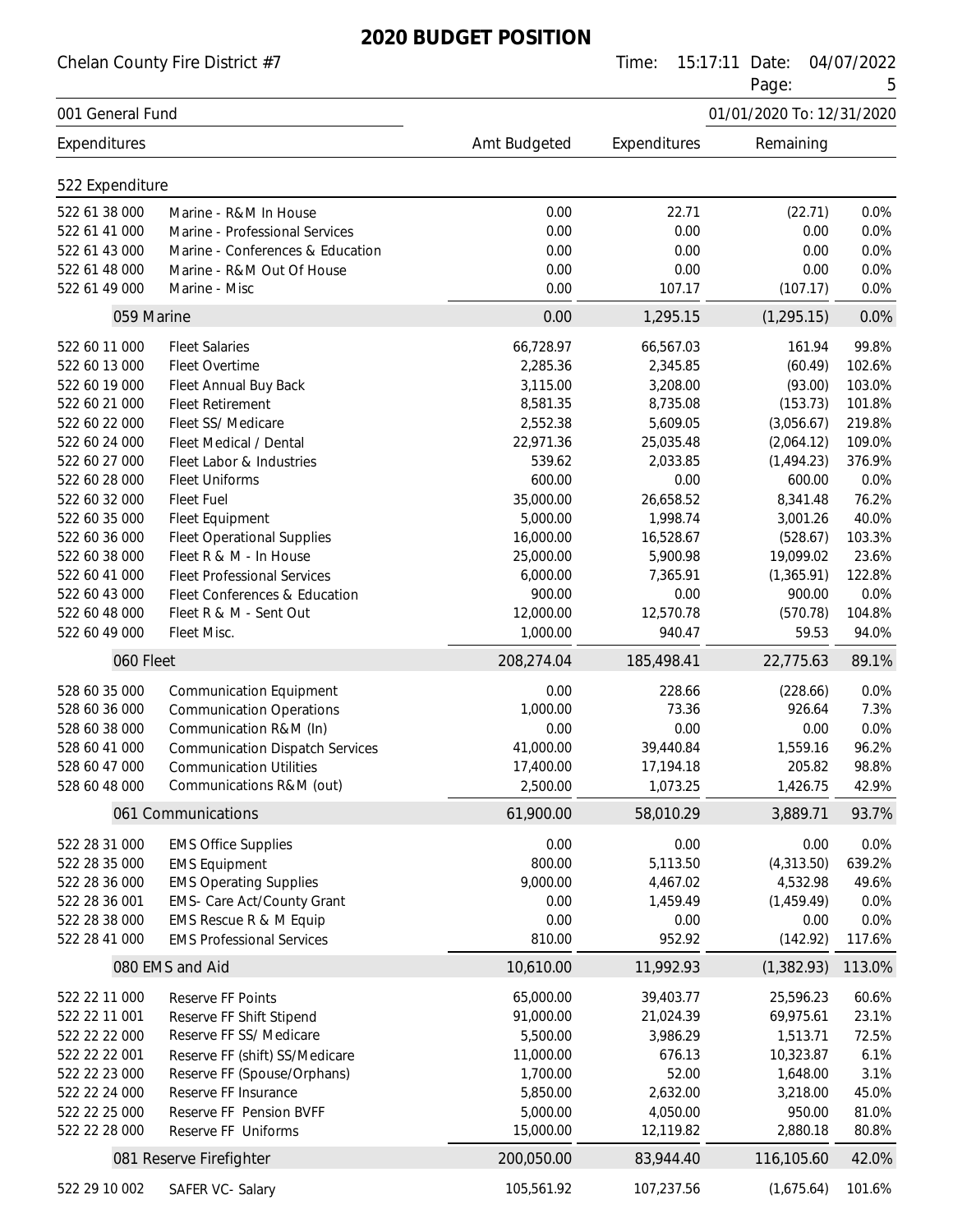Chelan County Fire District #7 Time: 15:17:11 Date: 04/07/2022

Page: 6

|                           |                                               |              |              | r ayc.                    | U      |
|---------------------------|-----------------------------------------------|--------------|--------------|---------------------------|--------|
| 001 General Fund          |                                               |              |              | 01/01/2020 To: 12/31/2020 |        |
| Expenditures              |                                               | Amt Budgeted | Expenditures | Remaining                 |        |
| 522 Expenditure           |                                               |              |              |                           |        |
| 522 29 11 002             | SAFER VC-OT                                   | 0.00         | 32,317.20    | (32, 317.20)              | 0.0%   |
| 522 29 12 002             | SAFER VC-Buy Back                             | 4,833.00     | 0.00         | 4,833.00                  | 0.0%   |
| 522 29 20 002             | SAFER VC- Uniforms (Vol Coord)                | 5,720.00     | 0.00         | 5,720.00                  | 0.0%   |
| 522 29 20 012             | SAFER VC - Uniforms (Not Grant<br>Reimbursed) | 0.00         | 83.98        | (83.98)                   | 0.0%   |
| 522 29 21 002             | SAFER VC-LEOFF & DCP                          | 8,508.25     | 12,156.93    | (3,648.68)                | 142.9% |
| 522 29 22 002             | <b>SAFER VC- Medicare</b>                     | 765.32       | 2,101.50     | (1, 336.18)               | 274.6% |
| 522 29 24 002             | SAFER VC- Health Ins                          | 8,351.64     | 8,351.64     | 0.00                      | 100.0% |
| 522 29 27 002             | SAFER VC-L&I                                  | 142.94       | 214.68       | (71.74)                   | 150.2% |
| 522 29 41 002             | <b>SAFER VC -Professional Services</b>        | 9,730.00     | 9,426.77     | 303.23                    | 96.9%  |
| 522 29 42 002             | SAFER VC- Hiring & Testing                    | 30,000.00    | 12,581.40    | 17,418.60                 | 41.9%  |
| 522 29 43 002             | SAFER VC- Training                            | 11,000.00    | 1,898.10     | 9,101.90                  | 17.3%  |
| 522 29 44 002             | <b>SAFER VC- Printing</b>                     | 2,000.00     | 2,091.14     | (91.14)                   | 104.6% |
|                           | 082 SAFER Vol Coord                           | 186,613.07   | 188,460.90   | (1,847.83)                | 101.0% |
| 522 Expenditure           |                                               | 2,029,241.00 | 2,003,914.52 | 25,326.48                 | 98.8%  |
| 528 Communications        |                                               |              |              |                           |        |
| 528 60 35 001             | Communication - 2020 DNR Phase 1              | 0.00         | 1,492.66     | (1,492.66)                | 0.0%   |
|                           | 528 Communications                            | 0.00         | 1,492.66     | (1,492.66)                | 0.0%   |
| 580 Non Expenditures      |                                               |              |              |                           |        |
| 589 00 00 001             | Draw Account                                  | 0.00         | 2,425.00     | (2,425.00)                | 0.0%   |
| 589 00 01 000             | Other Non-Expenditures -                      | 0.00         | 1,344.36     | (1,344.36)                | 0.0%   |
| 589 99 09 099             | Payroll Liabilities                           | 0.00         | 0.45         | (0.45)                    | 0.0%   |
| 597 22 00 000             | Transfer Out To General Reserves              | 76,200.00    | 108,461.00   | (32,261.00)               | 142.3% |
| 597 22 00 007             | Transfer Out To Capital Reserve               | 263,263.94   | 263,263.94   | 0.00                      | 100.0% |
| 597 22 00 008             | Transfer Out To Capital Investment            | 0.00         | 0.00         | 0.00                      | 0.0%   |
| 597 22 06 001             | Transfers-Out -to Bond General                | 90,400.00    | 91,300.00    | (900.00)                  | 101.0% |
|                           | 580 Non Expenditures                          | 429,863.94   | 466,794.75   | (36,930.81)               | 108.6% |
| <b>Fund Expenditures:</b> |                                               | 2,475,010.15 | 2,487,383.31 | (12, 373.16)              | 100.5% |
| Fund Excess/(Deficit):    |                                               | 479,806.34   | 667,800.31   |                           |        |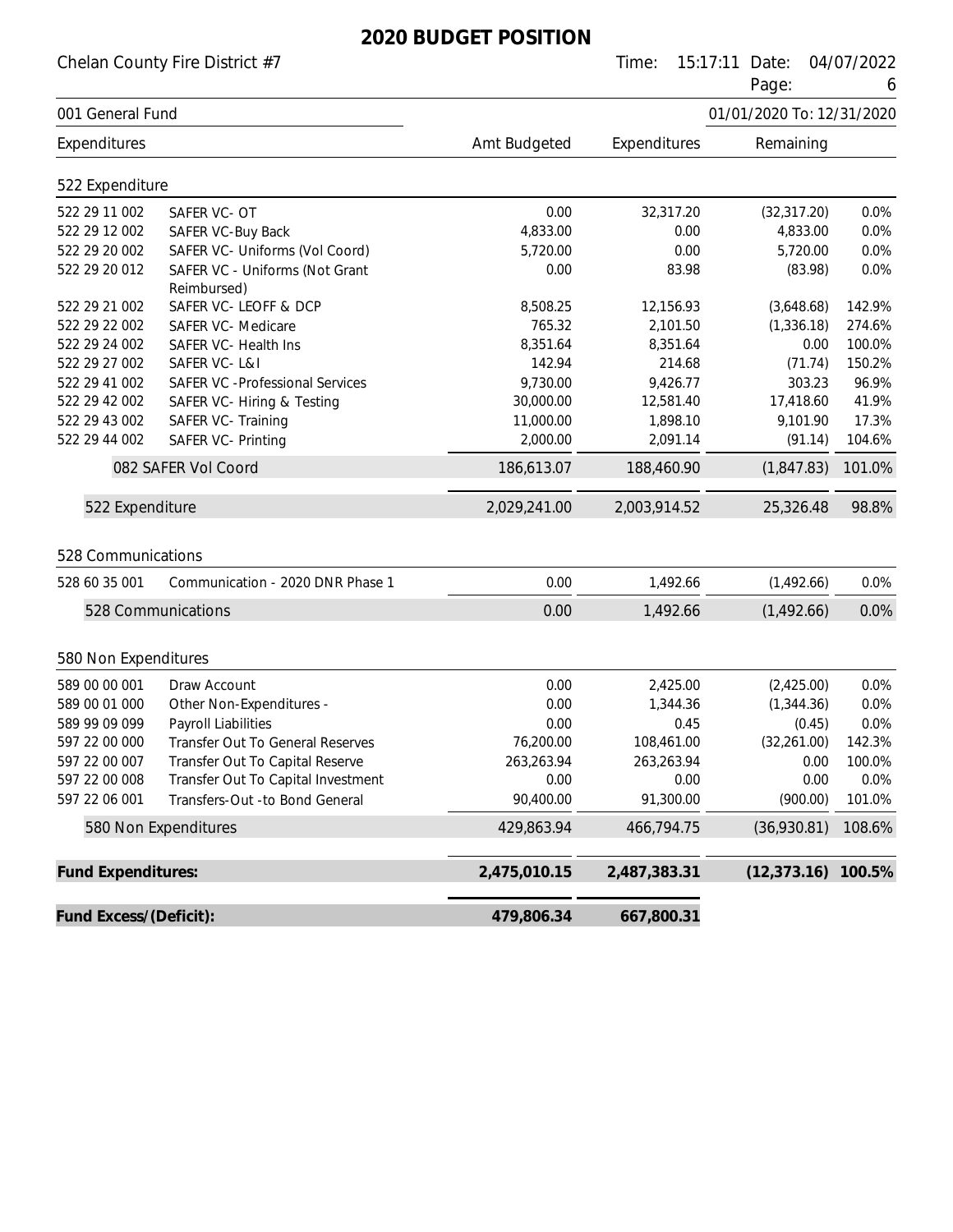|                                                 |                                                                                                       | 6060ET TOSHI          |                        |                           |                      |
|-------------------------------------------------|-------------------------------------------------------------------------------------------------------|-----------------------|------------------------|---------------------------|----------------------|
|                                                 | Chelan County Fire District #7                                                                        |                       | Time:<br>15:17:11      | Date:<br>Page:            | 04/07/2022<br>7      |
|                                                 | 002 General Reserve Investment                                                                        |                       |                        | 01/01/2020 To: 12/31/2020 |                      |
| Revenues                                        |                                                                                                       | Amt Budgeted          | Revenues               | Remaining                 |                      |
| 361 11 00 002<br>397 22 00 002                  | <b>Interest Earnings</b><br>Transfer In from General Fund                                             | 8,975.00<br>76,200.00 | 3,000.27<br>108,461.00 | 5,974.73<br>(32, 261.00)  | 33.4%<br>142.3%      |
|                                                 |                                                                                                       | 85,175.00             | 111,461.27             | (26, 286.27)              | 130.9%               |
|                                                 | 308 Beginning Cash Balances                                                                           |                       |                        |                           |                      |
| 308 80 00 002                                   | Beginning Cash Balance                                                                                | 474,724.00            | 474,458.75             | 265.25                    | 99.9%                |
|                                                 | 308 Beginning Cash Balances                                                                           | 474,724.00            | 474,458.75             | 265.25                    | 99.9%                |
| 397 Transfer In                                 |                                                                                                       |                       |                        |                           |                      |
| 397 22 00 009                                   | Transfer In From Capital                                                                              | 0.00                  | 0.00                   | 0.00                      | 0.0%                 |
| 397 Transfer In                                 |                                                                                                       | 0.00                  | 0.00                   | 0.00                      | 0.0%                 |
| <b>Fund Revenues:</b>                           |                                                                                                       | 559,899.00            | 585,920.02             | (26, 021.02)              | 104.6%               |
| Expenditures                                    |                                                                                                       | Amt Budgeted          | Expenditures           | Remaining                 |                      |
| 597 Transfer Out                                |                                                                                                       |                       |                        |                           |                      |
| 597 22 00 002<br>597 22 00 100<br>597 22 00 101 | Transfer Out To General Invest Fund<br>Transfer Out To Capital<br>Transfers Out To Capital Investment | 0.00<br>0.00<br>0.00  | 0.00<br>0.00<br>0.00   | 0.00<br>0.00<br>0.00      | 0.0%<br>0.0%<br>0.0% |
| 597 Transfer Out                                |                                                                                                       | 0.00                  | 0.00                   | 0.00                      | 0.0%                 |
| Fund Expenditures:                              |                                                                                                       | 0.00                  | 0.00                   | 0.00                      | 0.0%                 |
| Fund Excess/(Deficit):                          |                                                                                                       | 559,899.00            | 585,920.02             |                           |                      |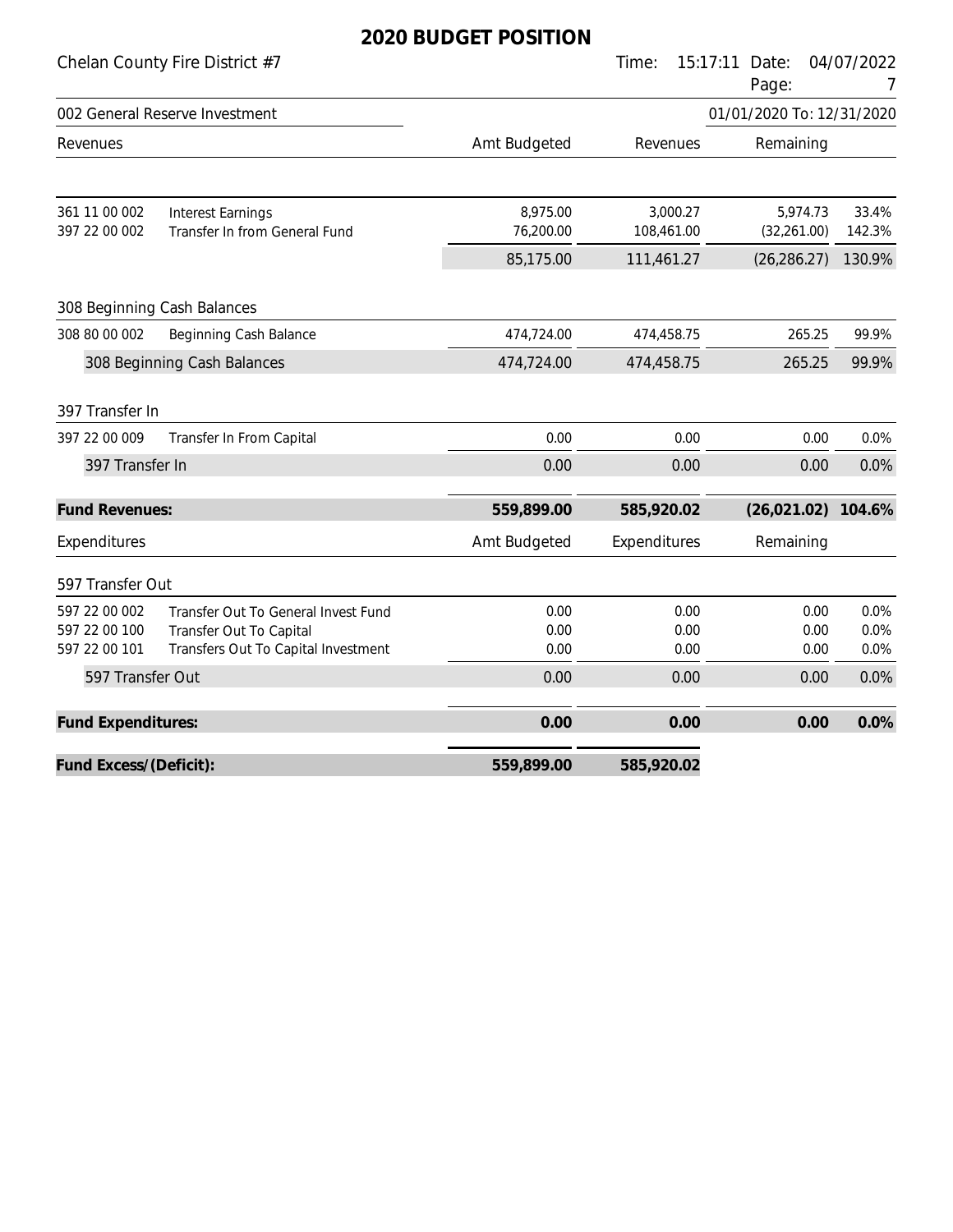|                                                                                                                                                                                                                                            | Chelan County Fire District #7                                                                                                                                                                                                                                                                                                                                                                                                                                                                                                                                                                                      |                                                                                                                                                       | Time:                                                                                                                                                       | 15:17:11<br>Date:<br>Page:                                                                                                                                                     | 04/07/2022<br>8                                                                                                                |
|--------------------------------------------------------------------------------------------------------------------------------------------------------------------------------------------------------------------------------------------|---------------------------------------------------------------------------------------------------------------------------------------------------------------------------------------------------------------------------------------------------------------------------------------------------------------------------------------------------------------------------------------------------------------------------------------------------------------------------------------------------------------------------------------------------------------------------------------------------------------------|-------------------------------------------------------------------------------------------------------------------------------------------------------|-------------------------------------------------------------------------------------------------------------------------------------------------------------|--------------------------------------------------------------------------------------------------------------------------------------------------------------------------------|--------------------------------------------------------------------------------------------------------------------------------|
| 003 Capital Reserve Fund                                                                                                                                                                                                                   |                                                                                                                                                                                                                                                                                                                                                                                                                                                                                                                                                                                                                     |                                                                                                                                                       |                                                                                                                                                             | 01/01/2020 To: 12/31/2020                                                                                                                                                      |                                                                                                                                |
| Revenues                                                                                                                                                                                                                                   |                                                                                                                                                                                                                                                                                                                                                                                                                                                                                                                                                                                                                     | Amt Budgeted                                                                                                                                          | Revenues                                                                                                                                                    | Remaining                                                                                                                                                                      |                                                                                                                                |
| 308 80 00 003<br>361 11 00 003<br>397 22 00 003                                                                                                                                                                                            | <b>Beginning Balance</b><br><b>Interest Earned</b><br>Transfer In From Capital Investment                                                                                                                                                                                                                                                                                                                                                                                                                                                                                                                           | 0.00<br>0.00<br>0.00                                                                                                                                  | 27.05<br>0.00<br>45,840.14                                                                                                                                  | (27.05)<br>0.00<br>(45,840.14)                                                                                                                                                 | 0.0%<br>0.0%<br>0.0%                                                                                                           |
|                                                                                                                                                                                                                                            |                                                                                                                                                                                                                                                                                                                                                                                                                                                                                                                                                                                                                     | 0.00                                                                                                                                                  | 45,867.19                                                                                                                                                   | (45,867.19)                                                                                                                                                                    | 0.0%                                                                                                                           |
| 397 Transfer In                                                                                                                                                                                                                            |                                                                                                                                                                                                                                                                                                                                                                                                                                                                                                                                                                                                                     |                                                                                                                                                       |                                                                                                                                                             |                                                                                                                                                                                |                                                                                                                                |
| 397 22 00 006<br>397 22 00 007<br>397 22 00 010<br>397 22 00 011<br>397 23 00 004                                                                                                                                                          | Transfer In From Capital Investment<br>Transfer In From General Fund<br>Transfer In From General Investment<br>Transfer In From Capital Reserve<br>Transfer In From Bond                                                                                                                                                                                                                                                                                                                                                                                                                                            | 0.00<br>263,263.94<br>0.00<br>0.00<br>0.00                                                                                                            | 0.00<br>263,263.94<br>0.00<br>0.00<br>0.00                                                                                                                  | 0.00<br>0.00<br>0.00<br>0.00<br>0.00                                                                                                                                           | 0.0%<br>100.0%<br>0.0%<br>0.0%<br>0.0%                                                                                         |
| 397 Transfer In                                                                                                                                                                                                                            |                                                                                                                                                                                                                                                                                                                                                                                                                                                                                                                                                                                                                     | 263,263.94                                                                                                                                            | 263,263.94                                                                                                                                                  | 0.00                                                                                                                                                                           | 100.0%                                                                                                                         |
| <b>Fund Revenues:</b>                                                                                                                                                                                                                      |                                                                                                                                                                                                                                                                                                                                                                                                                                                                                                                                                                                                                     | 263,263.94                                                                                                                                            | 309,131.13                                                                                                                                                  | (45,867.19)                                                                                                                                                                    | 117.4%                                                                                                                         |
| Expenditures                                                                                                                                                                                                                               |                                                                                                                                                                                                                                                                                                                                                                                                                                                                                                                                                                                                                     | Amt Budgeted                                                                                                                                          | Expenditures                                                                                                                                                | Remaining                                                                                                                                                                      |                                                                                                                                |
| 594 Capital Expenditures                                                                                                                                                                                                                   |                                                                                                                                                                                                                                                                                                                                                                                                                                                                                                                                                                                                                     |                                                                                                                                                       |                                                                                                                                                             |                                                                                                                                                                                |                                                                                                                                |
| 594 22 60 007<br>594 22 60 008<br>594 28 60 001                                                                                                                                                                                            | Fleet / Capital -2020 Phase 2<br>Fleet/ Capital -2019 Phase 2<br>Communications - GRANT Rivercom911                                                                                                                                                                                                                                                                                                                                                                                                                                                                                                                 | 0.00<br>0.00<br>0.00                                                                                                                                  | 50,671.38<br>5,447.12<br>0.00                                                                                                                               | (50,671.38)<br>(5,447.12)<br>0.00                                                                                                                                              | 0.0%<br>0.0%<br>0.0%                                                                                                           |
| 000                                                                                                                                                                                                                                        |                                                                                                                                                                                                                                                                                                                                                                                                                                                                                                                                                                                                                     | 0.00                                                                                                                                                  | 56,118.50                                                                                                                                                   | (56, 118.50)                                                                                                                                                                   | 0.0%                                                                                                                           |
| 594 22 60 000<br>594 22 60 001<br>594 22 60 002<br>594 22 60 003<br>594 22 60 004<br>594 22 60 005<br>594 22 60 006<br>594 22 60 010<br>594 22 61 000<br>594 26 60 000<br>594 26 60 001<br>594 28 60 000<br>594 29 60 000<br>594 29 60 009 | <b>Administration Capital Purchases</b><br><b>Suppression Capital Purchases</b><br><b>Public Education Capital Purchases</b><br><b>Prevention Capital Purchases</b><br><b>Training Capital Purchases</b><br><b>Fleet Capital Purchases</b><br><b>Facilities Capital Purchases</b><br><b>SCBA Capital Purchases</b><br>Marine - Capital Purchases<br>EMS / Aid / Rescue Capital Purchases<br><b>EMS - Cares Act/County Grant</b><br>Communications/Capital improvements<br>SAFER Vol Coord Capital Purchases<br>SAFER Vol Coord - Capital Purchases (not<br><b>SAFER Grant Reported)</b><br>060 Capital Expenditures | 8,000.00<br>18,000.00<br>0.00<br>0.00<br>7,000.00<br>6,000.00<br>15,000.00<br>0.00<br>0.00<br>0.00<br>0.00<br>0.00<br>48,000.00<br>0.00<br>102,000.00 | 0.00<br>13,929.94<br>0.00<br>0.00<br>785.18<br>74,864.28<br>4,991.79<br>7,421.80<br>0.00<br>1,220.76<br>6,848.20<br>0.00<br>58,152.13<br>0.00<br>168,214.08 | 8,000.00<br>4,070.06<br>0.00<br>0.00<br>6,214.82<br>(68,864.28)<br>10,008.21<br>(7,421.80)<br>0.00<br>(1,220.76)<br>(6,848.20)<br>0.00<br>(10, 152.13)<br>0.00<br>(66, 214.08) | 0.0%<br>77.4%<br>0.0%<br>0.0%<br>11.2%<br>1247.7%<br>33.3%<br>0.0%<br>0.0%<br>0.0%<br>0.0%<br>0.0%<br>121.2%<br>0.0%<br>164.9% |
|                                                                                                                                                                                                                                            | 594 Capital Expenditures                                                                                                                                                                                                                                                                                                                                                                                                                                                                                                                                                                                            | 102,000.00                                                                                                                                            | 224,332.58                                                                                                                                                  | (122, 332.58)                                                                                                                                                                  | 219.9%                                                                                                                         |
| 597 Transfer Out                                                                                                                                                                                                                           |                                                                                                                                                                                                                                                                                                                                                                                                                                                                                                                                                                                                                     |                                                                                                                                                       |                                                                                                                                                             |                                                                                                                                                                                |                                                                                                                                |
| 597 22 00 001<br>597 22 00 003<br>597 22 00 009                                                                                                                                                                                            | <b>Transfers Out To General</b><br>Transfer Out to Capital Reserve Investment<br>Transfer Out To Capital Reserve                                                                                                                                                                                                                                                                                                                                                                                                                                                                                                    | 0.00<br>0.00<br>0.00                                                                                                                                  | 0.00<br>117,032.55<br>0.00                                                                                                                                  | 0.00<br>(117, 032.55)<br>0.00                                                                                                                                                  | 0.0%<br>0.0%<br>0.0%                                                                                                           |
| 597 Transfer Out                                                                                                                                                                                                                           |                                                                                                                                                                                                                                                                                                                                                                                                                                                                                                                                                                                                                     | 0.00                                                                                                                                                  | 117,032.55                                                                                                                                                  | (117, 032.55)                                                                                                                                                                  | 0.0%                                                                                                                           |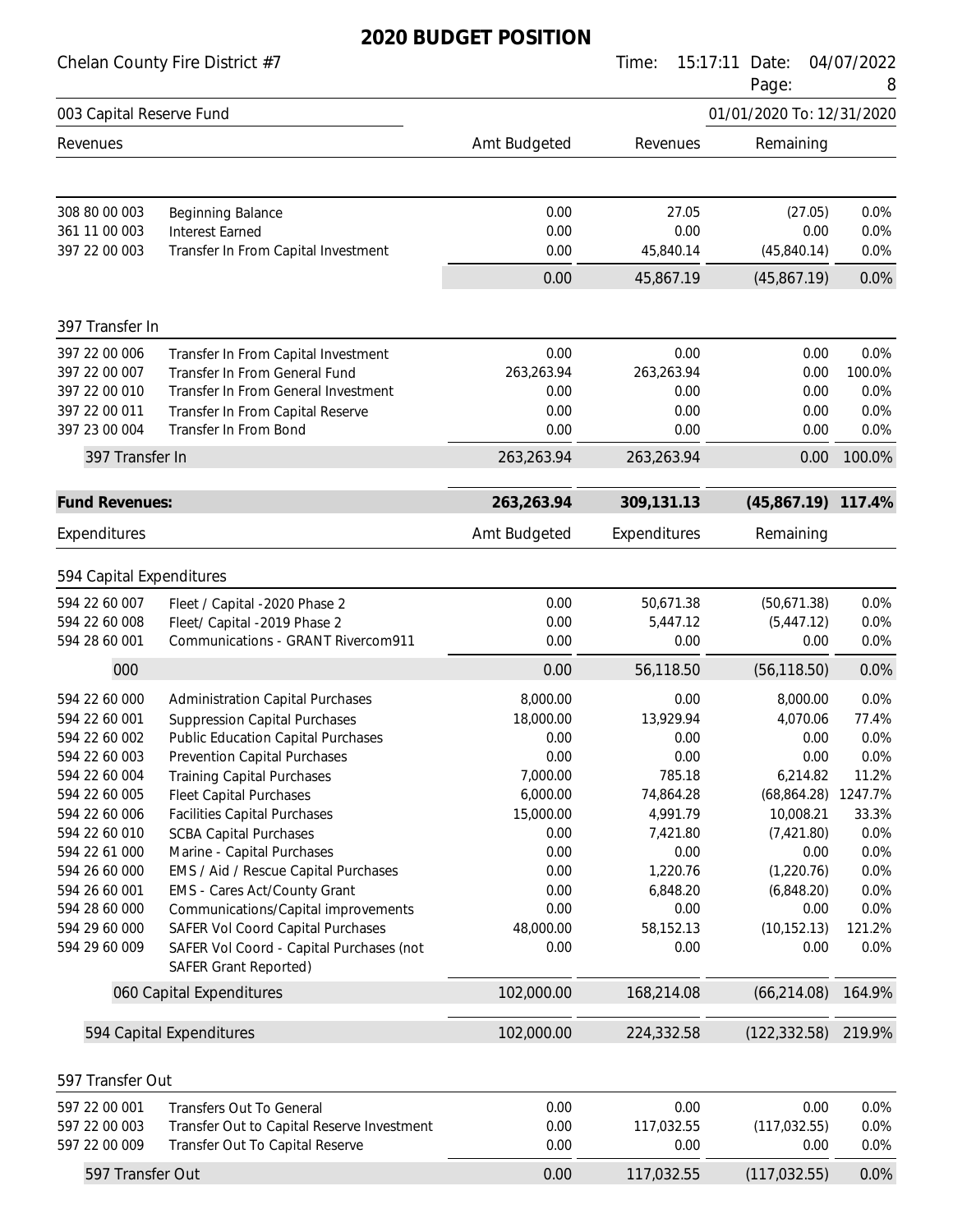| Chelan County Fire District #7 |              | Time:        | 15:17:11 Date: 04/07/2022<br>Page:<br>9 |
|--------------------------------|--------------|--------------|-----------------------------------------|
| 003 Capital Reserve Fund       |              |              | 01/01/2020 To: 12/31/2020               |
| Expenditures                   | Amt Budgeted | Expenditures | Remaining                               |
| <b>Fund Expenditures:</b>      | 102,000.00   | 341,365.13   | $(239, 365.13)$ 334.7%                  |
| Fund Excess/(Deficit):         | 161,263.94   | (32, 234.00) |                                         |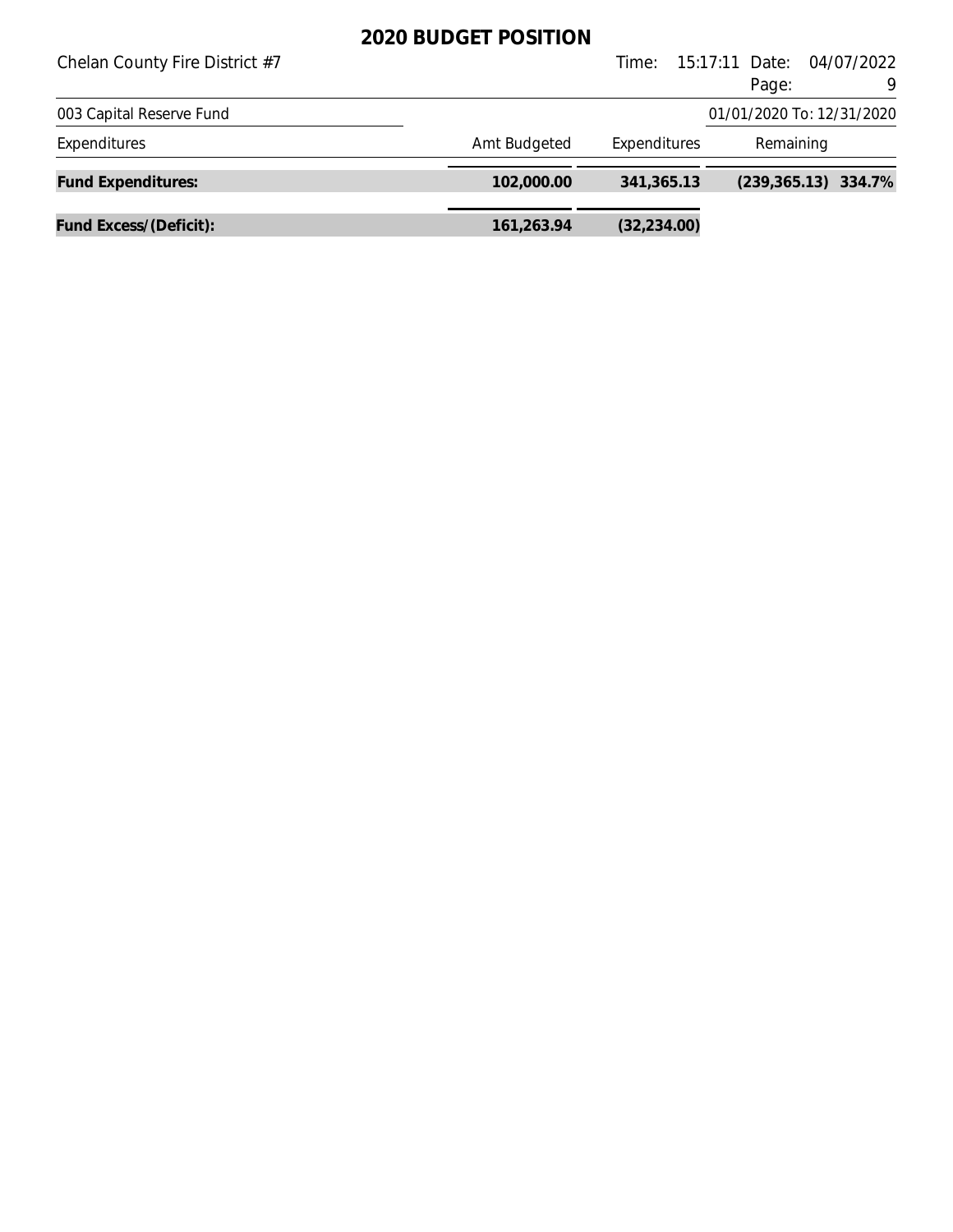#### Chelan County Fire District #7 Time: 15:17:11 Date: 04/07/2022

|                                                 |                                                                                                       |                          |                              | Page:                             | 10                    |
|-------------------------------------------------|-------------------------------------------------------------------------------------------------------|--------------------------|------------------------------|-----------------------------------|-----------------------|
|                                                 | 004 Capital "Equipment" Investment                                                                    |                          |                              | 01/01/2020 To: 12/31/2020         |                       |
| Revenues                                        |                                                                                                       | Amt Budgeted             | Revenues                     | Remaining                         |                       |
| 361 11 00 004<br>389 00 00 004<br>397 22 00 004 | <b>Interest Earned</b><br>Refunds & Cancelled Warrants<br>Transfer in from Capital Reserve            | 3,000.00<br>0.00<br>0.00 | 828.58<br>0.00<br>117,032.55 | 2,171.42<br>0.00<br>(117, 032.55) | 27.6%<br>0.0%<br>0.0% |
|                                                 |                                                                                                       | 3,000.00                 | 117,861.13                   | (114,861.13) 3928.7%              |                       |
|                                                 | 308 Beginning Cash Balances                                                                           |                          |                              |                                   |                       |
| 308 80 00 004                                   | Beginning Cash Balance                                                                                | 138,252.85               | 128,057.50                   | 10,195.35                         | 92.6%                 |
|                                                 | 308 Beginning Cash Balances                                                                           | 138,252.85               | 128,057.50                   | 10,195.35                         | 92.6%                 |
| 311 10 01 004                                   | New Construction                                                                                      | 0.00                     | 0.00                         | 0.00                              | 0.0%                  |
| 310                                             |                                                                                                       | 0.00                     | 0.00                         | 0.00                              | 0.0%                  |
| 311 Tax Collected                               |                                                                                                       |                          |                              |                                   |                       |
| 311 10 00 004                                   | Tax Revenue                                                                                           | 0.00                     | 0.00                         | 0.00                              | 0.0%                  |
| 311 Tax Collected                               |                                                                                                       | 0.00                     | 0.00                         | 0.00                              | 0.0%                  |
| 397 Transfer In                                 |                                                                                                       |                          |                              |                                   |                       |
| 397 22 01 004<br>397 22 02 004                  | Transfer In From General<br>Transfer In From General Investiment                                      | 0.00<br>0.00             | 0.00<br>0.00                 | 0.00<br>0.00                      | 0.0%<br>0.0%          |
| 397 Transfer In                                 |                                                                                                       | 0.00                     | 0.00                         | 0.00                              | 0.0%                  |
| <b>Fund Revenues:</b>                           |                                                                                                       | 141,252.85               | 245,918.63                   | (104, 665.78)                     | 174.1%                |
| Expenditures                                    |                                                                                                       | Amt Budgeted             | Expenditures                 | Remaining                         |                       |
| 597 Transfer Out                                |                                                                                                       |                          |                              |                                   |                       |
| 597 22 00 004<br>597 22 00 010<br>597 22 00 011 | Transfer out to Capital Reserve<br>Transfer Out To General Investment<br>Transfer Out To General Fund | 0.00<br>0.00<br>0.00     | 45,840.14<br>0.00<br>0.00    | (45,840.14)<br>0.00<br>0.00       | 0.0%<br>0.0%<br>0.0%  |
| 597 Transfer Out                                |                                                                                                       | 0.00                     | 45,840.14                    | (45,840.14)                       | 0.0%                  |
| Fund Expenditures:                              |                                                                                                       | 0.00                     | 45,840.14                    | (45,840.14)                       | 0.0%                  |
| Fund Excess/(Deficit):                          |                                                                                                       | 141,252.85               | 200,078.49                   |                                   |                       |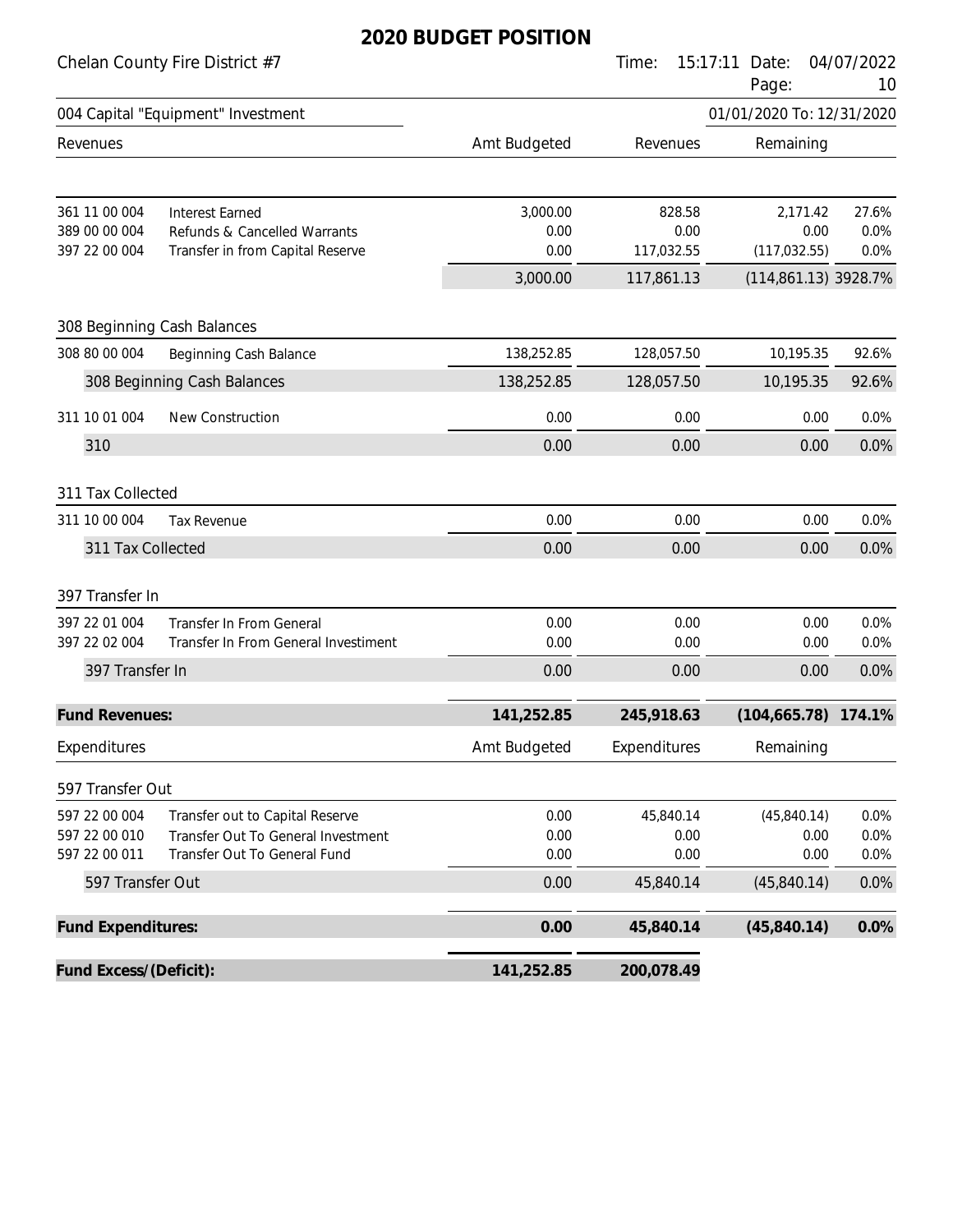|                           | Chelan County Fire District #7   |              | Time:        | 15:17:11<br>Date:<br>Page: | 04/07/2022<br>11  |
|---------------------------|----------------------------------|--------------|--------------|----------------------------|-------------------|
|                           | 005 Bond Outstanding Non Voted   |              |              | 01/01/2020 To: 12/31/2020  |                   |
| Revenues                  |                                  | Amt Budgeted | Revenues     | Remaining                  |                   |
|                           |                                  |              |              |                            |                   |
| 308 10 00 005             | Beginning Balance                | 0.00         | 0.00         | 0.00                       | 0.0%              |
|                           |                                  | 0.00         | 0.00         | 0.00                       | 0.0%              |
| 311 Tax Collected         |                                  |              |              |                            |                   |
| 311 10 00 005             | Tax Revenue (Bond)               | 0.00         | 0.00         | 0.00                       | 0.0%              |
| 311 Tax Collected         |                                  | 0.00         | 0.00         | 0.00                       | 0.0%              |
|                           | 380 Refunds & Cancelled Warrants |              |              |                            |                   |
| 389 00 00 005             | Refunds & Cancelled Warrants     | 0.00         | 0.00         | 0.00                       | 0.0%              |
|                           | 380 Refunds & Cancelled Warrants | 0.00         | 0.00         | 0.00                       | 0.0%              |
| 397 Transfer In           |                                  |              |              |                            |                   |
| 397 00 01 005             | Transfer In From General         | 90,400.00    | 91,300.00    | (900.00)                   | 101.0%            |
| 397 Transfer In           |                                  | 90,400.00    | 91,300.00    | (900.00)                   | 101.0%            |
| <b>Fund Revenues:</b>     |                                  | 90,400.00    | 91,300.00    | (900.00)                   | 101.0%            |
| Expenditures              |                                  | Amt Budgeted | Expenditures | Remaining                  |                   |
| 591 Bond                  |                                  |              |              |                            |                   |
| 591 22 70 005             | <b>Bond Payments - Principal</b> | 60,000.00    | 60,000.00    | 0.00                       | 100.0%            |
| 592 22 80 005             | Bond - Interest & Other Payments | 30,400.00    | 30,700.00    | (300.00)                   | 101.0%            |
| 591 Bond                  |                                  | 90,400.00    | 90,700.00    |                            | $(300.00)$ 100.3% |
| 597 Transfer Out          |                                  |              |              |                            |                   |
| 597 22 06 002             | Transfer Out To General          | 0.00         | 600.00       | (600.00)                   | 0.0%              |
| 597 Transfer Out          |                                  | 0.00         | 600.00       | (600.00)                   | 0.0%              |
| <b>Fund Expenditures:</b> |                                  | 90,400.00    | 91,300.00    | (900.00)                   | 101.0%            |
| Fund Excess/(Deficit):    |                                  | 0.00         | 0.00         |                            |                   |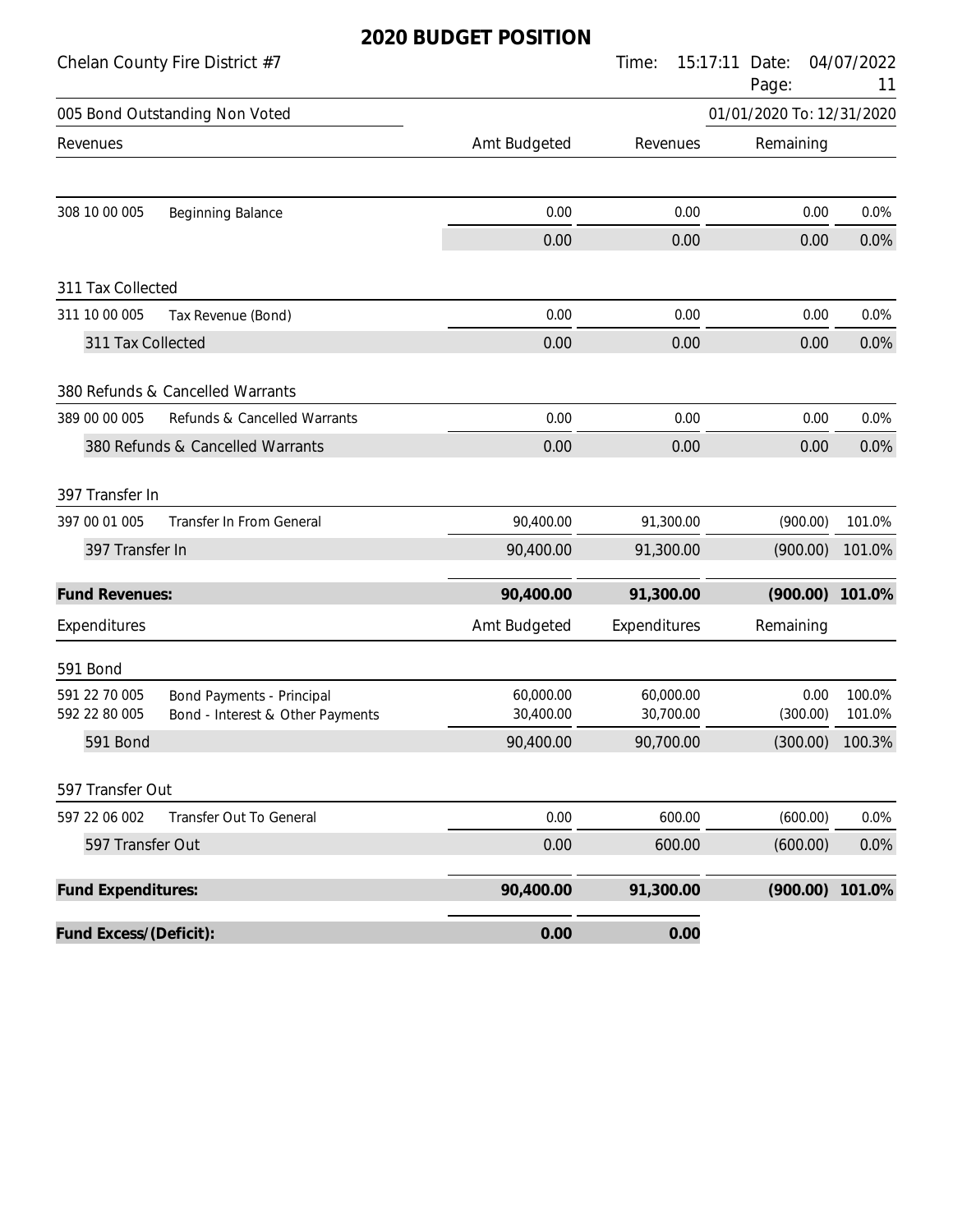|                                                 | Chelan County Fire District #7                                    |                      | Time:                | 15:17:11<br>Date:<br>Page: | 04/07/2022<br>12                             |
|-------------------------------------------------|-------------------------------------------------------------------|----------------------|----------------------|----------------------------|----------------------------------------------|
| 006 Bond Investment Fund                        |                                                                   |                      |                      | 01/01/2020 To: 12/31/2020  |                                              |
| Revenues                                        |                                                                   | Amt Budgeted         | Revenues             | Remaining                  |                                              |
| 308 10 00 006<br>311 10 00 006<br>361 11 00 006 | Beginning Cash Balance<br><b>Tax Revenue</b><br>Interest Earnings | 0.00<br>0.00<br>0.00 | 0.00<br>0.00<br>0.00 |                            | 0.00<br>0.0%<br>0.00<br>0.0%<br>0.0%<br>0.00 |
|                                                 |                                                                   | 0.00                 | 0.00                 |                            | 0.0%<br>0.00                                 |
| <b>Fund Revenues:</b>                           |                                                                   | 0.00                 | 0.00                 |                            | 0.0%<br>0.00                                 |
| Expenditures                                    |                                                                   | Amt Budgeted         | Expenditures         | Remaining                  |                                              |
| 597 Transfer Out                                |                                                                   |                      |                      |                            |                                              |
| 597 22 00 006                                   | Transfer out to Bond General                                      | 0.00                 | 0.00                 |                            | 0.00<br>0.0%                                 |
| 597 Transfer Out                                |                                                                   | 0.00                 | 0.00                 |                            | 0.0%<br>0.00                                 |
| <b>Fund Expenditures:</b>                       |                                                                   | 0.00                 | 0.00                 |                            | 0.0%<br>0.00                                 |
| Fund Excess/(Deficit):                          |                                                                   | 0.00                 | 0.00                 |                            |                                              |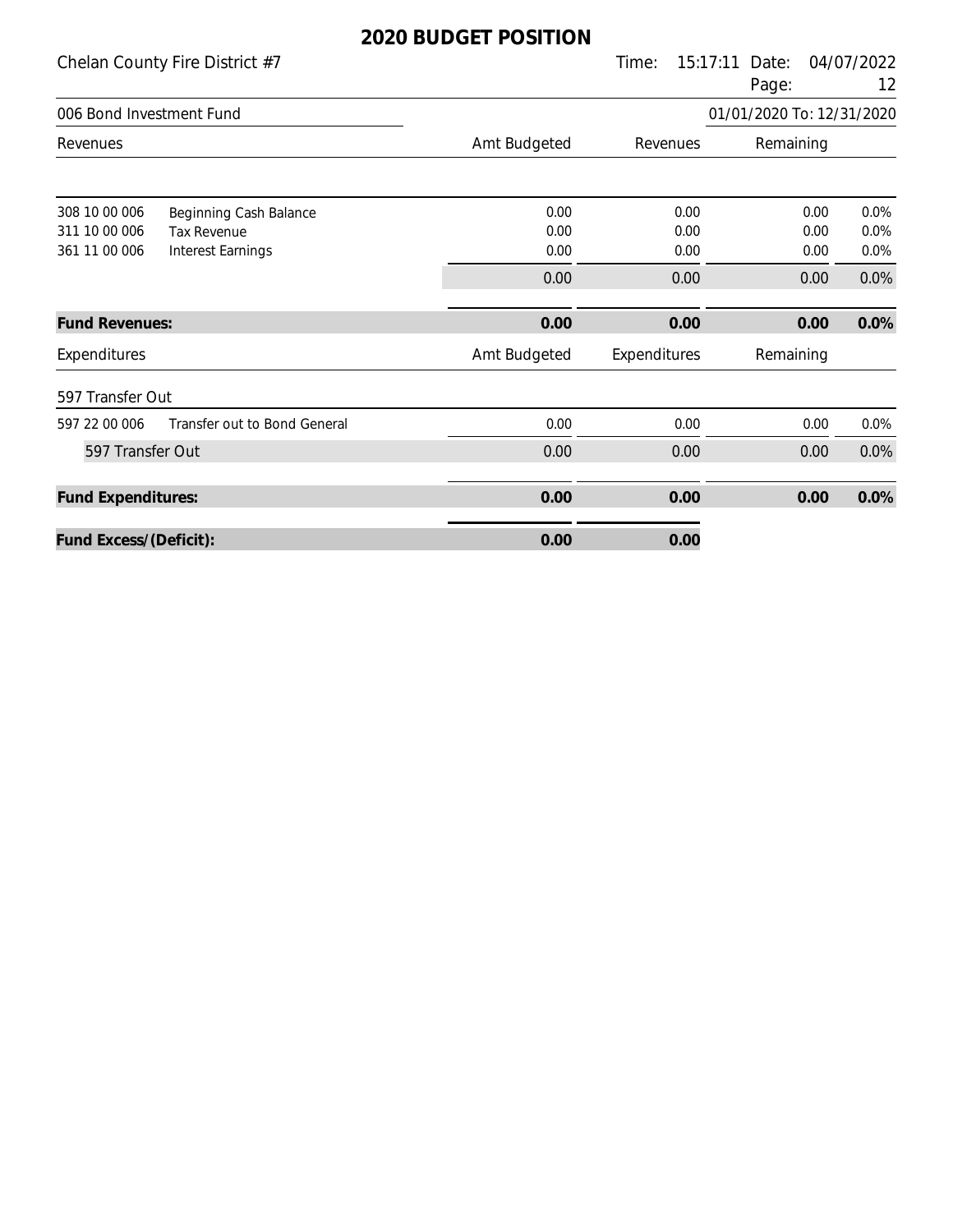| Chelan County Fire District #7                      |              | Time:    | 15:17:11<br>Date:         | 04/07/2022 |
|-----------------------------------------------------|--------------|----------|---------------------------|------------|
|                                                     |              |          | Page:                     | 13         |
| 007 Revolving Petty Cash                            |              |          | 01/01/2020 To: 12/31/2020 |            |
| Revenues                                            | Amt Budgeted | Revenues | Remaining                 |            |
| 308 Beginning Cash Balances                         |              |          |                           |            |
| 308 80 00 000<br><b>Estimated Beginning Balance</b> | 0.00         | 2,000.00 | (2,000.00)                | $0.0\%$    |
| 308 Beginning Cash Balances                         | 0.00         | 2,000.00 | (2,000.00)                | 0.0%       |
|                                                     |              |          |                           |            |
| <b>Fund Revenues:</b>                               | 0.00         | 2,000.00 | (2,000.00)                | 0.0%       |
| Fund Excess/(Deficit):                              | 0.00         | 2,000.00 |                           |            |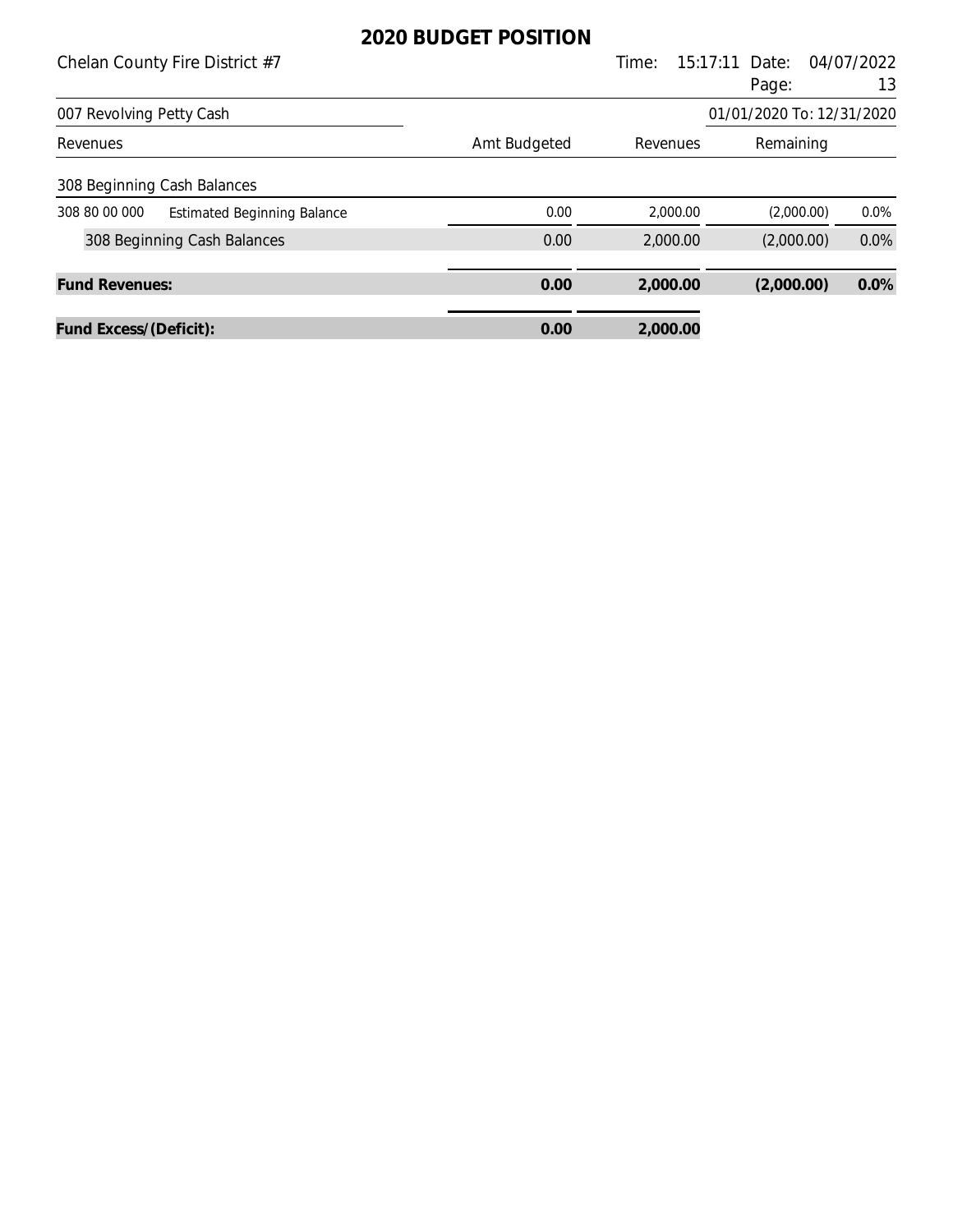| Chelan County Fire District #7                               |              | Time:                 | 15:17:11 Date: | 04/07/2022      |
|--------------------------------------------------------------|--------------|-----------------------|----------------|-----------------|
|                                                              |              |                       | Page:          | 14              |
| 01/01/2020 To: 12/31/2020<br>008 Bonds Outstanding-Non Voted |              |                       |                |                 |
| Revenues                                                     | Amt Budgeted | Revenues<br>Remaining |                |                 |
| 308 Beginning Cash Balances                                  |              |                       |                |                 |
| 308 10 00 008<br><b>Beginning Balance</b>                    | 0.00         | 0.00                  |                | $0.0\%$<br>0.00 |
| 308 Beginning Cash Balances                                  | 0.00         | 0.00                  | 0.00           | 0.0%            |
| <b>Fund Revenues:</b>                                        | 0.00         | 0.00                  | 0.00           | 0.0%            |
| Fund Excess/(Deficit):                                       | 0.00         | 0.00                  |                |                 |